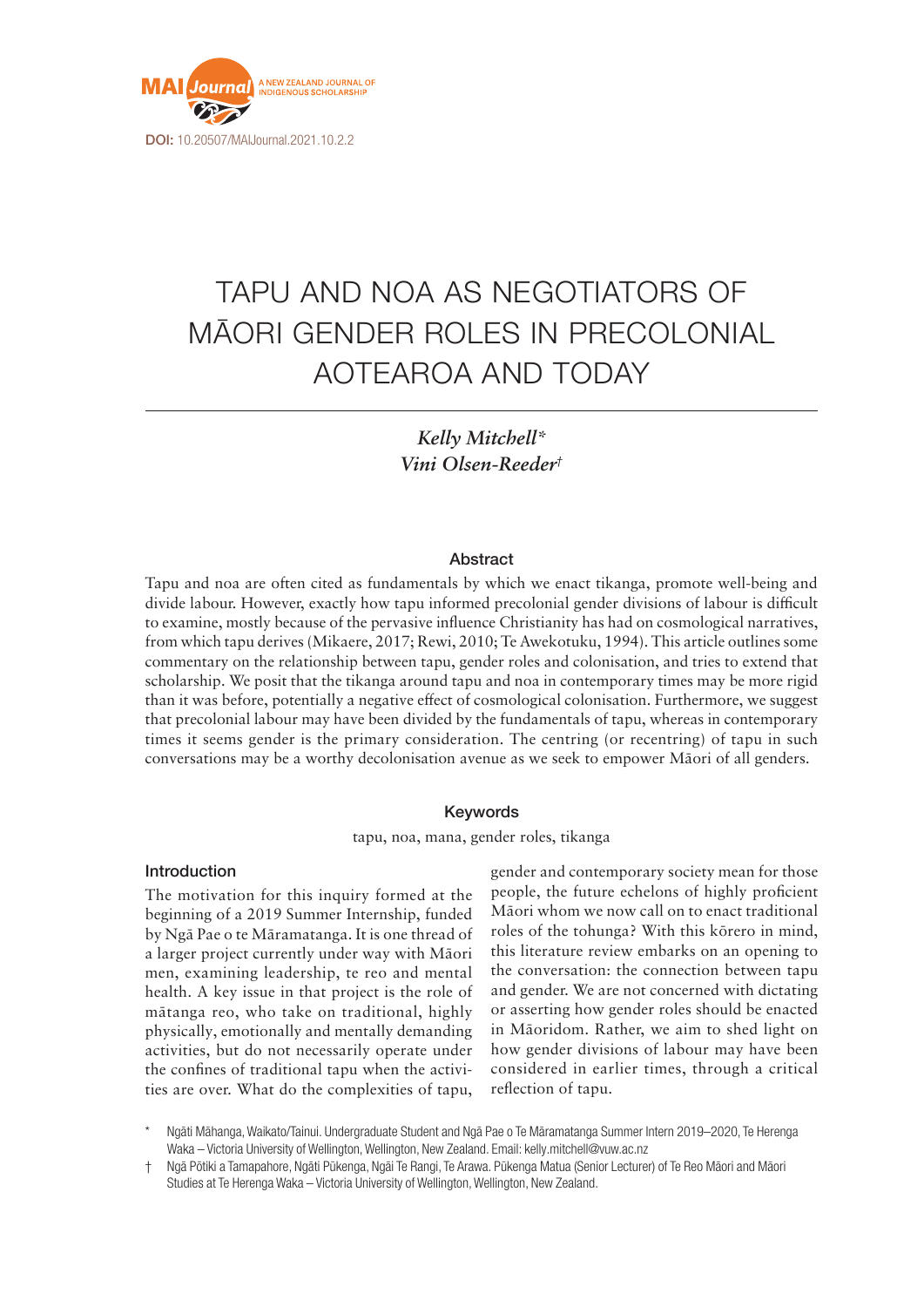## Decolonial standpoints and early literature

Before discussing the literature, it is essential to acknowledge the harm that colonial anthropological and philosophical research has caused Māori, and that some of that scholarship is present in this article. It is no secret that early ethnographic work concerning Māori is deficient in its framing of our world, and that problem still exists today. The scope of this inquiry requires us to interrogate literature formed on unsafe ground, albeit with a keen critical eye. We are concerned with offering a decolonial application to this literature, where the validity of mātauranga Māori is upheld, and the power dynamics present between academia, research and mātauranga are critically analysed (Pihama, 2001; Smith, 2012). In this article, we dissect and examine historical literature from a standpoint that understands the audacious nature of early literature and intends not to perpetuate it. To examine it, threads of it must be present.

## Limitations

There are key limitations for this literature review that should be noted. First, we are bound to not have caught all of it. In COVID-19 pandemic times, the inaccessibility of undigitised literature has been an ongoing limitation for this paper. Second, there is an innovative, changing, contemporary Māori world outside academia, and not all of that has been captured by scholars. The topics we examine here will have numerous tribal and regional specifics, which have developed locally over time to give an abundance of real-life application to tapu and gender roles. Given the authors only whakapapa to their own, they are not prepared to comment deeply on those local qualities. Further to the point, we assume some of the questions we raise could be answered by rongoā practitioners, Māori health experts and mātanga reo. We are delving into topics around tapu, and so there might well be a reason that those answers are not contained in the literature. Because of these limitations, this article cannot hope to be complete. At the least, we hope it will help to springboard future dialogue that works towards a more decolonised, intersectional way of theorising about our world as Māori.

Early ethnographers wrote much about Māoridom, but the romanticisation and ritualisation of those writings often leaves their work steeped in whim and fancy. To that end, many accounts appear incomplete and are less helpful as records of knowledge than they could have been. To analyse that literature, we have adopted a view that pragmatics and logic were present in early

Māori society—no action was without rational purpose, even if that action arose as part of a belief system. It is upon this basis that we draw our critical understanding of such work.

## Tapu as logic

We now turn to our examination of tapu in the literature. Fundamentally, tapu is generally described in the literature as the "intersection between the human and the divine" (Benton et al., 2013, p. 404). On the divine, Barlow (1991) regards tapu as an ultimate divine source connected to Io, while Mikaere (2017) links tapu to Papatūānuku, Ranginui and the natural world. Shirres (1982) supplies other absolutely accepted atua, Tāne, Tūmatauenga, Tāwhiri, Tangaroa, Rongo and Haumia, and recalls some activities linked to others, such as winds (Tāwhiri), kūmara (Rongo), sea and fish (Tangaroa), forest and birds (Tāne) and fernroot (Haumia). Mead (2003) shares many of these, and it will not be a surprise that tapu has these atua connections. Barlow (1991) also refers to another ultimate connection—humans (Tū) and Mikaere (2017) explains that with tapu there is a "recognition of an individual's inherent value" (p. 24). Shirres (1979) crosses into the human as well, including the head (Tū), menstruation (Papatūānuku) and tūpāpaku (Hinenuitepō). The human body and the need to give life, eat and reach an end-of-life stage are inescapable extensions of tapu in real life and affect the gamut of rational human activity. This reality gives an understanding that tapu fundamentally affects all that we do and offers a complete understanding for how our actions affect the world, through an added divine connection of which all are a part.

Contemporary Western literature speaks of the cloudy relationship between pragmatics and divine faith (see Legg & Hookway, 2021, for this discussion). The lexical borrowing of Polynesian tapu for things *taboo* shows the attachment Englishspeaking colonies have towards the concept. There is a feeling that in the colonial context, something sacred cannot also be pragmatic, and something pragmatic cannot draw on the divine. We do not assume the same must then be true for all philosophical belief systems. Tapu informs the structure and pacing of society, guiding spirituality (Mikaere, 2017; Prytz-Johansen, 1958; Salmond, 2010; Shirres, 1979), organisation (Mahuika, 1972; Mikaere, 2017), the delegation of labour (Mikaere, 2017; Rerekura, 2008; Rewi, 2010) and health (Buck, 1949; Durie, 1994). Durie (1994) identifies tapu and noa as the primary mechanisms of a Māori precolonial health system, and that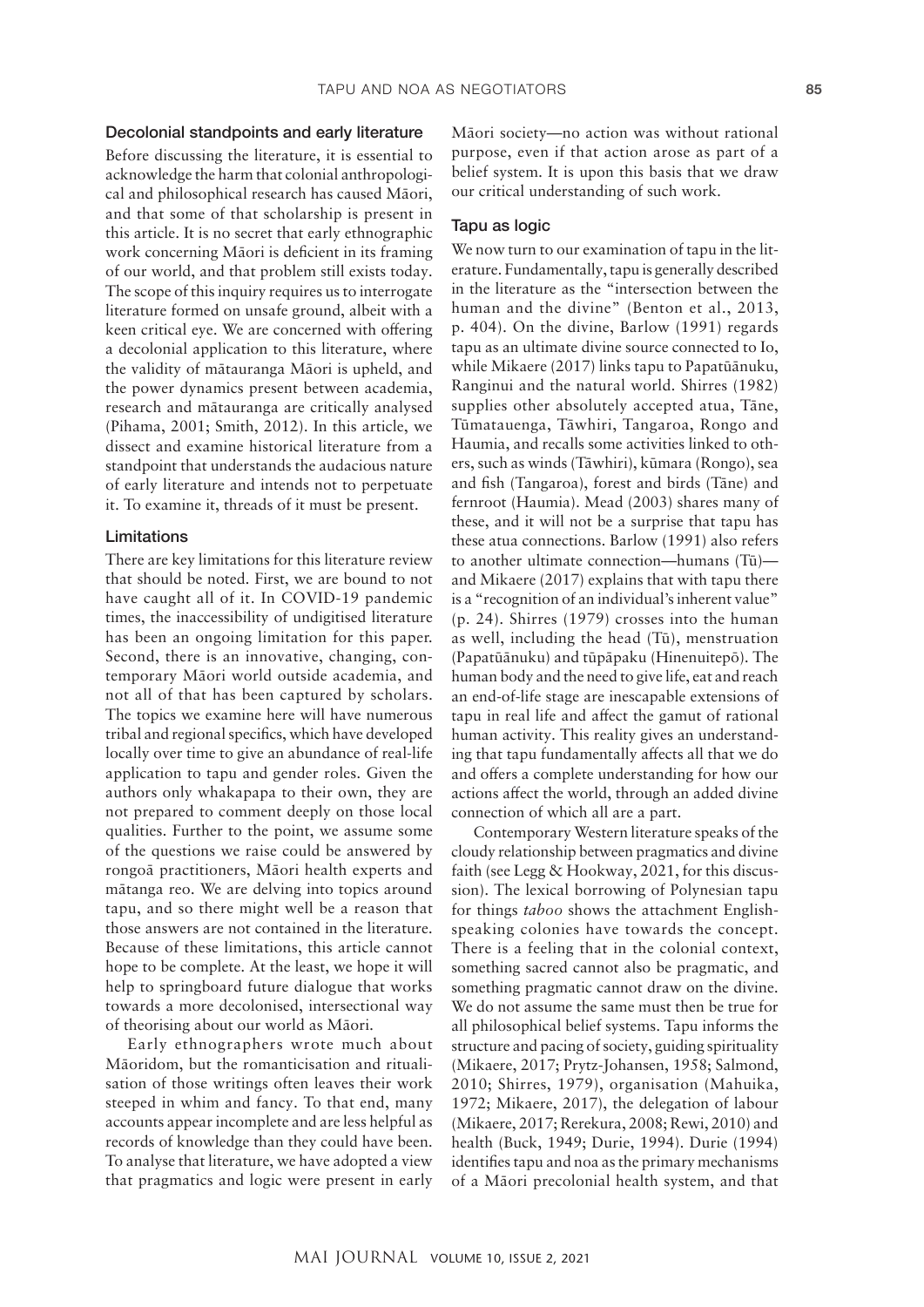their relationship was dynamic and flexible enough to accommodate seasonal, human and physical differences at the time. That provided a sufficient base for maintaining public health.

Tapu as a means of maintaining public health is predicated on classic Māori collectivism. Buck (1949) likens the use of tapu to the prevention of catastrophe, a declaration of tapu being like a public health notice, with the expectation that it should be respected for the safety of the whole community. Campbell-Knowles (2021) emphasises the purpose of collectivism, explaining that it demanded collective participation since "survival demanded a united approach to day-to-day existence [and] individual licence took second place to the interests of the group as a whole" (pp. 23–24). This is organised action; it is not based on whim and fancy, as some things *taboo* might be. Shirres (1982) discusses how when early Māori spoke of tapu, they were not preserving an abstract analysis of the idea and the logic of tapu but were describing tapu practices and the importance of intrinsic tapu in the actual life of people. Robinson (2005) asserts that there is logical reasoning to restriction via tapu, for "hygiene, environmental conservation [and/or] personal preservation" (p. 100). It is possible to say, then, that tapu is not a vague concept attached to divine belief, but a genuine protocol of life management. It is an organised, controlled and rational platform for activities carried out in the world of light. By regulating behaviour through any number of divine connections shared by all, people are kept safe.

## Tapu as *bad*

The scholarship often pitches negative connotations to tapu in regulating structure and pace, describing it as "restriction" (Robinson, 2005, p. 100), or "restriction and prohibition" (Benton et al., 2013, p. 404). Shirres (1979) outlines that "clashes" occur when a meeting of tapu occurs:

the primary tension, the primary clash, is between tapu and tapu, not between tapu and noa. Noa is clearly in opposition to the extensions of tapu, but there is no case … of noa being in direct opposition to any intrinsic tapu. (p. 80)

*Unhealthy or dangerous* things, then, seem to be clashes of tapu (we will comment on noa later). Whether deliberate or accidental, Durie (1994) confirms that a clash of tapu is expected to earn "rebuke, ridicule or intense mental suffering", and that physical consequences such as "epidemics, bodily wasting or even death" are possibilities (p. 9). However, Barlow (1991) notes there is a duality within tapu itself, that it can be good or bad—but that it is not *bad* in its totality (p. 128). Mead (2003) also gestures less towards a negative connotation, and more towards tapu as a control for "good and evil" (p. 45). Therefore, although organised, it might be too superficial to attach purely negative connotations to tapu. What might be *negative* for one person may not be so for someone else. It makes sense, then, to suggest that tapu is neither good nor bad. Instead, the handling of tapu is what may cause a negative outcome. Furthermore, those negative things may derive from clashes of tapu. Keeping individuals safe and healthy relies on an understanding that the community can comfortably traverse the pragmatics of tapu and assess or respond to breaches of tapu as required. This is an important point when we come to discuss noa, gender and the divisions of labour, below. There is also the question of what *noa clashes* might look like, but we feel illequipped to comment on that. It does not appear to have been covered in the literature.

#### Noa, tapu and kūmara

Relegating the negative connotation of tapu to the background, and instead focusing on how tapu itself has its duality between good and bad, leads to the obvious question of what noa might then be. Noa is not the absence or necessarily the negation of tapu (Mead, 2003, p. 32). Therefore, tapu and noa are not a dichotomy. We posit that they are on a continuum, and perhaps the most fascinating example of this continuum is evident in kūmara.

The cooked kūmara, as kai, surely often acts as a means of whakanoa. During the opening of a new wharenui, cooked kūmara is noted as being often thrown over the roof as a means of "lifting the tapu" (Mead, 2003, p. 64). However, the tapu of kūmara is also evident. Its whakapapa to Rongo is highlighted by scholars in a way other food sources are not, and the food is well described in conversations around tapu. Shirres (1982) describes the following:

A man's hands can become tapu either from the tapu of the kumara, at the planting and harvesting of the kumara, or from another person's tapu, for example at the haircutting ceremony. The resolving of this clash of tapu is the central concern of much, if not all, Maori public ritual. (pp. 42–43)

Prytz-Johansen (1958) also describes the tapu of the kūmara through an explanation of the rituals performed in planting it. The ritual involves the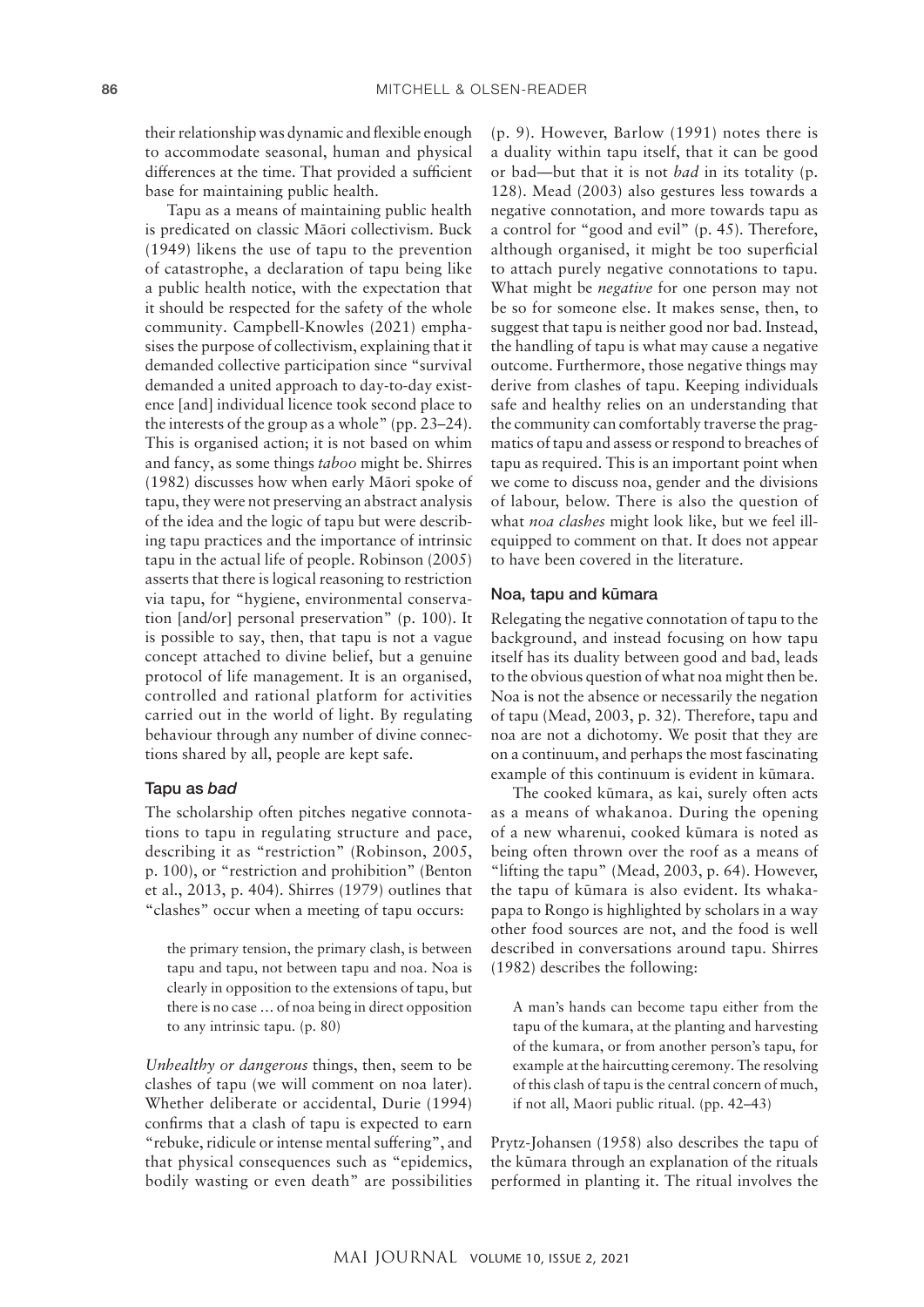instruction and karakia of a tohunga, and the very specific and measured planting of the kūmara from a kete, which afterwards is torn and buried at the edge of the plot. Both the karakia and actions of the planters are meant to mimic Rongo, and the actions of Rongo and Pani in transporting the kūmara from the heavens to Te Ao Mārama (Prytz-Johansen, 1958, p. 147). Further noted is that the kete is intended to represent the uri of Rongo through which the kūmara were transported, and the whenua is to represent Pani, who received the kūmara. Such control and reverence for the kūmara is fascinating, in that it called for a deep understanding of tapu here to grow it, and this does not seem to be apparent for every food source. It required great care and a sense of reverence to grow kūmara (Rangi, 2020). What we can glean from the kūmara is the presence of a continuum between tapu and noa, and that full and final applications seem too rigid for at least this aspect of early Māori life.

# Tapu and noa in the division of labour and gender roles

As mentioned before, noa is not the absence or necessarily the negation of tapu (Mead, 2003, p. 32). As the kūmara sits on a continuum of tapu and noa, so too might other things such as gender, as a dichotomy of male and female, which appears in contemporary Māoridom as a first and foremost deciding factor for labour distinction. This seems conflicting. For women, the literature shows that whakanoa responsibilities are mostly handled by our wāhine, as mediators. Mikaere (2016) gives numerous examples of women mediating the boundaries between tapu and noa to ensure the spiritual and physical well-being of their communities. Many of these instances involve the handling of life and death (Edwards et al., 2009; Rerekura, 2008), and in birth to protect the tapu of pregnant people, new mothers and newborns (Mikaere, 2017; Pere, 1982; Shirres, 1982).

In pōwhiri, there is the karanga, which Mikaere (2016) explains is the initial process through which the whakanoa of the manuhiri occurs. She explains that through the unique abilities that women have in facilitating transitions between tapu and noa states, the kaikaranga are responsible for initiating the balance that the group desires. Rerekura (2008) also mentions the whakapapa of wāhine Māori to Hinenuitepō within their role as kaikaranga, explaining that their welcoming of mourners onto the marae ātea for tangihanga is representative of Hinenuitepō welcoming her descendants into the spirit realm. All these things hold particular meaning for women because they are able to do something tāne cannot. There is a relationship to the divine, with Papatūānuku and Hinenuitepō, which links to a rational idea that the tapu surrounding these events are safer when curated by our wāhine.

Additionally, women were able to both whakanoa men post war and whakatapu them for war (Mikaere, 2016; Salmond, 2010), and Shirres (1979) cites an example of this from George Grey's writings:

Ka tomo na raro i nga huha o te kotiro o te kaumatua ranei, ara, o te iramutu. Katahi ka haere ki te riri. I peneitia ai kei hauhauaitu, kei haungaro. 'They go under the thighs of the elder's daughter, that is, the iraamutu. Then they proceed to battle. They do this lest they meet with a hauhauaituu, lest there is a haungaro, a loss of spirit' (GNZMMSS 31:28). (p. 155)

In this way, falling under the thighs of a woman ensures that those warriors fall under her protection, and further suggests that there is a close relationship to the ability of women to mediate tapu in a variety of situations.

Turning now to our tāne, the tapu of whaikōrero is without doubt (Rewi, 2010; Salmond, 2010; Victoria University of Wellington, 1969, and generally reserved for men (Mahuta, 1974). Rewi (2010) finds that this tapu originated from the whaikōrero of the atua, explaining that the first whaikōrero occurred between the atua when they were debating the separation of Ranginui and Papatūānuku. This is said to be the case given that discourse, debate and whakapapa are all prominent features of whaikōrero. Rewi (2010) also includes the exchange between Māui-tikitiki-a-Taranga and Hine-nui-te-pō wherein they argued over the permanence of death for humanity in this whakapapa of whaikōrero to the atua. Rerekura (2008) elaborates on this whakapapa when he explains that standing on the marae to orate is a right comprising three divine elements: first, by virtue of Tū, the orator can engage in robust debate, become angry and express emotions through word and body; second, the orator can seek resolution with enemies by virtue of Rongo; and last, the marae is where people are created in the image of Tāne, who created us from the earth. We would be remiss not to also add Hineahuone to that image of human creation.

The tapu nature of whaikōrero was heightened when there were extra risks to community safety because of an untested or hostile relationship.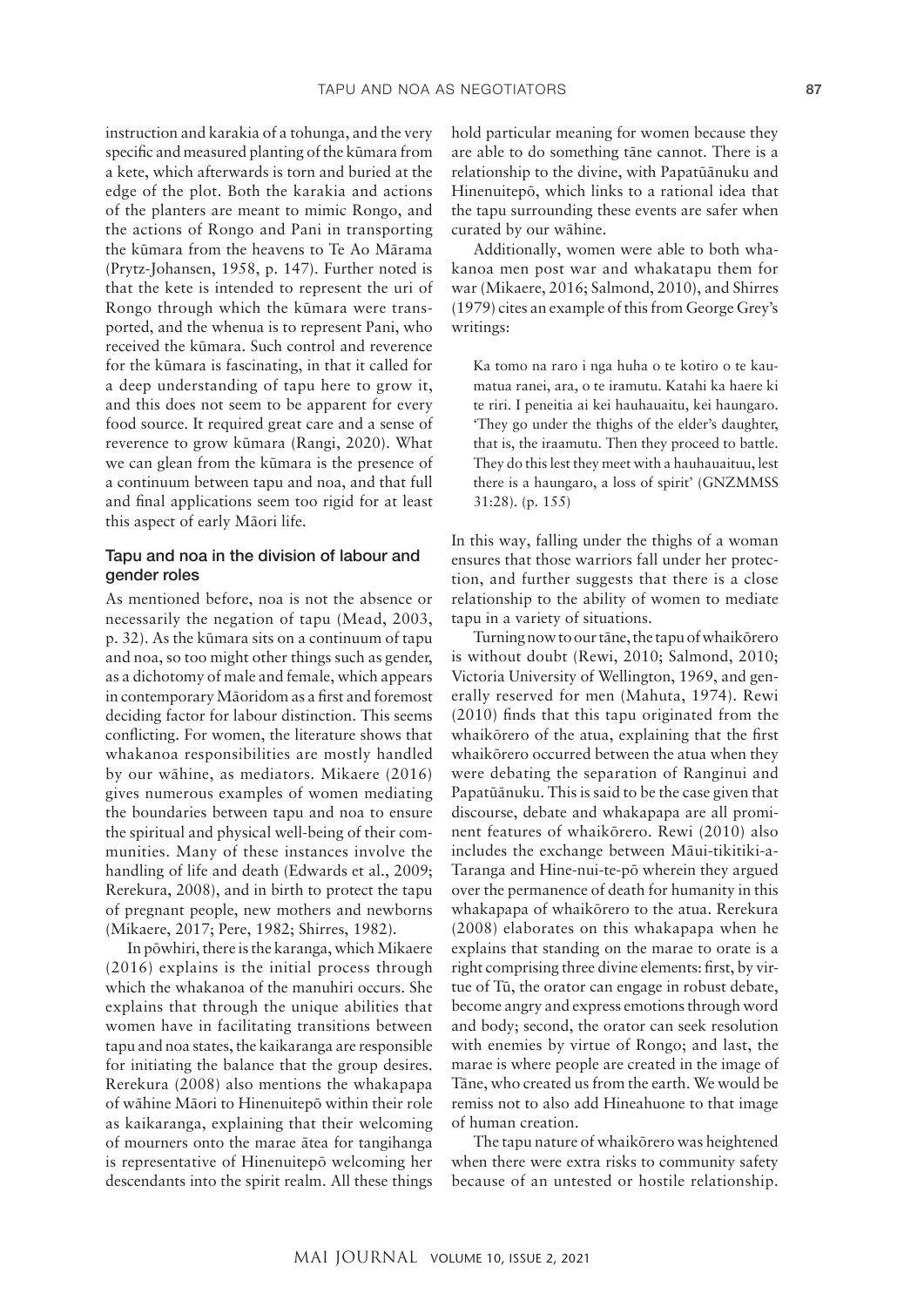The occasion would occur on the marae ātea, the domain of Tū. His presence prepared the tapu space for if or when war, another extension of tapu derived from Tū, broke out between the groups (Rewi, 2010). When whaikōrero occurred on the ātea, the intention was for the orators from both the visiting and the local group to act as a "tenuous bridge" (Rewi, 2010, p. 53) between each side while the intentions of the visitors were exposed a management of clashing. Given the risks of violence, men often positioned themselves within the tapu of whaikōrero. Rewi (2010) explains that this allowed them to protect those who might not be safe in such environments and that women often fell into this category, because they had the ability to bear life.

Does this mean, though, that different genders can do things that others cannot? Demarcated gender roles may not be clear-cut, as Rewi (2010) explains. Rewi (2010) outlines how many wāhine were welcome to deliver whaikōrero, although he notes that it generally happened post menopause because the life-bearing element was then no longer at risk. Without wanting to speak for other iwi, some scholars have commented on this topic, as it applies to their own people. Mahuika (1972) describes that wāhine assuming the whaikōrero role in Ngāti Porou "had the necessary personal qualities" to command the respect and confidence of the people (p. 30). We have seen this occur in Kāi Tahu (Revington, 2015), and heard of instances like this in the Far North region. There absolutely are pockets of the country who have ways of carrying out their everyday lives safely, with the people they have. To us, that seems quite logical, rational and pragmatic. If things are not merely gendered, or there are multiple correct ways of negotiating tapu, that seems to speak well to the fundamental logic of tapu we have observed in this article.

We wonder if it was the nature of tapu involved in a task that was a pivotal determinate for our tīpuna, and not gender. While that might have leant towards a gender division in some things, we are not satisfied that gender is the overarching demarcation of labour. It makes sense to suggest that the division of labour was set by a kind of principle whereby either the safest person could take on the task or, at the very least, the task could be taken on by someone skilled enough, or possibly emboldened enough, to manage the risk it posed. The choice of who would be most appropriate to undertake a task was not necessarily predetermined by anything other than an understanding of tapu, and within that, their experience and requisite knowledge.

#### Colonisation and gender

As will be clear by now, the authors struggle with that idea that gender divisions in traditional Māori life were gendered as the primary consideration. Our fundamental concern is that the relationship between gender and labour has mostly been accepted at its final face value as the rule, and not at its inherent beginning, in tapu. While some labour divisions may have eventuated for logical reasoning by way of tapu, gender itself was not the rule.

We have further noted in this paper that tapu and noa are not binary, and that tapu has its own duality of good and bad. It is well accepted that colonisation has affected our understanding of gender roles, and much of that colonisation occurred in our cosmology. We feel that another thread we can add to that conversation is the effect colonisation has had on how we perceive knowledge around tapu—which has been deconstructed, and reconstructed, through colonisation. Once this sits alongside gender, we can see an uncomfortable binary emerge.

Primarily, tapu and noa are not things to create a dichotomy from, but there is evidence to suggest colonisation has equated these things into a dichotomy. Mikaere (2017) details that the patriarchy first started taking hold of tikanga as missionaries colonised Māori cosmogony, and a womb-like space (Te Pō), which saw their female and male children who existed as autonomous equals, was now centred on a supreme male god who sat at the top of a hierarchical system of gods in which female entities occupied the lowest status. Citing Best (1995, pp. 124–125), she recalls:

The seed (or fruit) of the god is with the male because he is the offspring of the gods. The female sprang from the earth, and with her are the nurturing waters. The blood and vital essence emanated from the gods. The female is the shelterer, the one who nurtures, and by whom all things are caused to acquire form and growth. Woman was fashioned after the image of the male, and the seed of life came from Io-matangaro. (Mikaere, 2017, p. 78)

As well as a potential shift to an ultimate male supremacy, Mikaere (2017) further outlines that tapu and noa were equated to the good and evil found in Christianity—in which the female element represents destruction, that is, the biblical representation of Adam and Eve, with Eve casting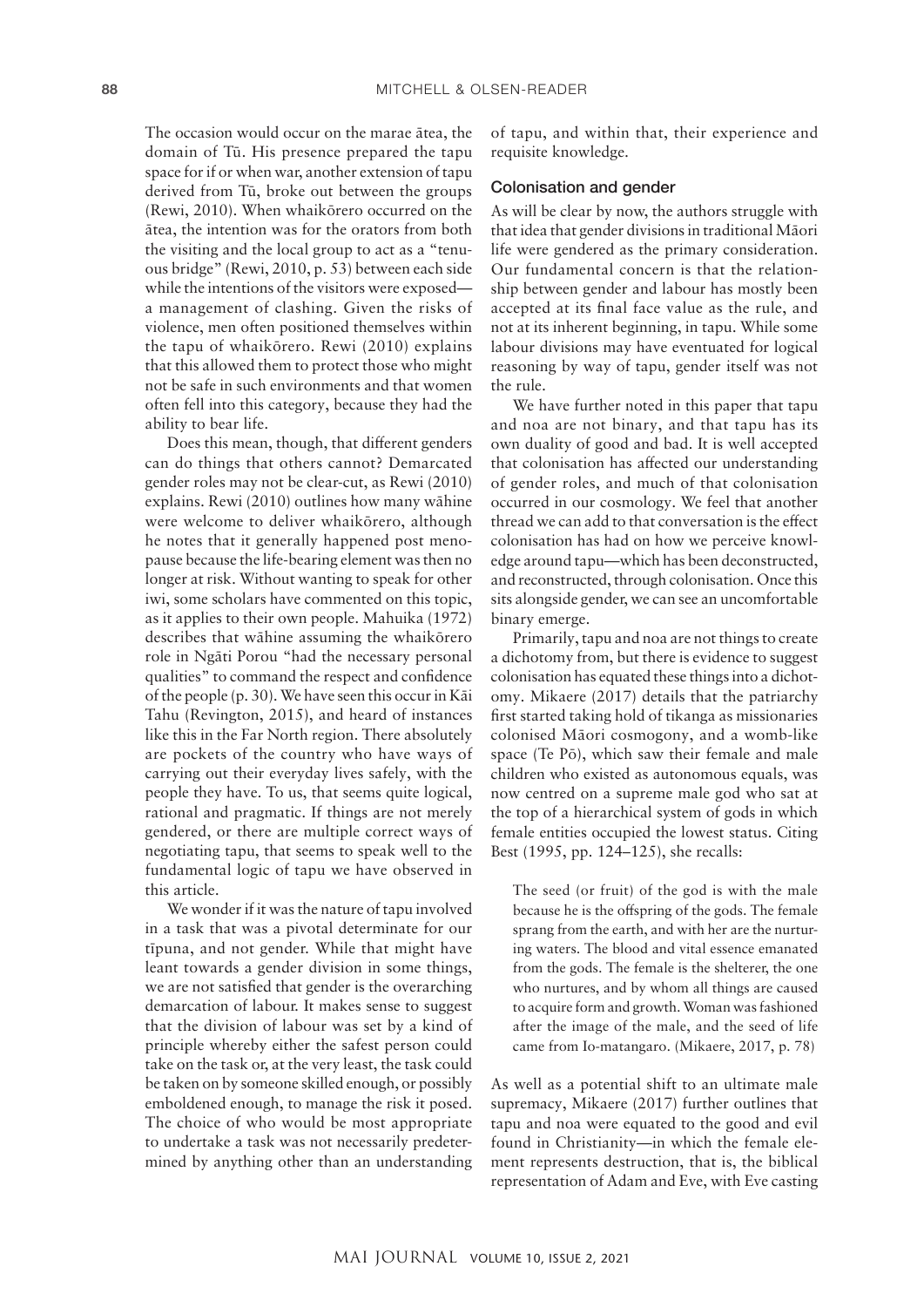the first sin. This culminated in a rigid, inflexible gender role demarcation of women being destructive or bad, and men being closer to God and goodness. This had a flow-on effect for things such as menstruation, which, once held as tapu (see above), was now glossed as unclean, as it was termed in the Bible (Mikaere, 2017). Something unclean probably is not well equated to tapu. At the same time, tapu had acquired a new meaning: "holy" (Benton et al., 2013, p. 404). There is a binary emerging here, and while it might have matched with some activities in early Māori life that were tapu, such as karanga and whaikōrero, it conflicts with others, such as menstruation. There is a cloudy space emerging between good and bad, male and female, and tapu and noa.

Rewi (2010), in his work, crosses us over from divine definitions to real-time contemporary action, where this binary is used to explain seating arrangements on a marae:

When host or visiting groups seat themselves on marae, men occupy the front benches and women sit at the back. This gender division relates to the principle that men are tapu and are therefore qualified to perform tapu activities such as oratory, and women are noa. (p. 67)

We doubt this means that men are always tapu, and women are always noa, but it indicates that in the instances of pōwhiri, that is the gender designation. That might not be the case, however, as Rewi (2010) contrasts the statement and centres it around colonisation:

Whereas in traditional Māori society, women had roles of knowledge and power, the changes brought about by the dominant European social model upset the complexity of the noa and tapu system described by Shirres and replaced it with a dualistic system that was also hierarchically ranked. (p. 75)

Mikaere (2017) agreed, arguing that such viewpoints had pervaded te ao Māori throughout colonisation and that, over time, Māori have begun to consider these perspectives as authoritative. Taking these standpoints together, women have been linked to things that are bad, but also things that are noa. Men have been linked to things that are divine or superior, and things that are tapu. The space between good tapu and bad tapu has been totally lost, and tapu and noa have been placed in binary opposition to each other, which they are not.

We feel that this has created dichotomy resulting in the place of women overall being understated. Rewi (2010) cites another research participant, who notes that:

Much of our dignity and our significance [as wāhine] has been downplayed, so that today we witness the truly heart-breaking arguments that occur in certain tribal regions [...] regarding the rights of women to speak on the marae, and the mana and authority and status invested in the male voice. (p. 75)

Here, two important aspects are at play: karanga a typically designated female role—is often disregarded in comparison with whaikōrero, and powerful female voices may have been excluded in whaikōrero. Given the potential link here to an imposed colonial, patriarchal binary, and possibly too much leaning towards dividing the roles of women into those that are noa, such divisions should be questioned. Such decision-making feels too close to a dichotomy, too rigid for a continuum of tapu and noa, and too distant for a worldview in which there is good tapu and bad tapu.

There is one more aspect to consider with respect to colonisation and gender. In contemporary times, feminism is an important line of thought to include. Though crucial, Smith (1992) speaks of modern gender divisions being too frequently reduced to the context of Pākehā feminism, rather than building up the mana of Māori women. This is problematic. A typical example is the furore created by politicians wanting to speak on a marae during Waitangi Day celebrations, such as Judith Collins's insistence on speaking at Waitangi recently. Western feminist thought is often concerned only about who is able to speak on a marae, as if it is the only thing that happens on a marae. It is not. The idea of the male-dominated whaikōrero as the pinnacle of pōwhiri is a degradation of other roles, notably the femaledominated karanga, as if it is totally irrelevant to the proceedings. A marae will not struggle as much without whaikōrero as they will without karanga. If politicians wish to be heard on the marae, surely all they must do is learn to call. Meanwhile, the same scrutiny has not been applied to Pākehā men, who are allowed to whaikōrero:

To suggest that women must be excluded from whaikōrero simply on the basis that tikanga Māori requires it does not sit easily with the constant breach of tikanga that occurs due to the loss of language, the loss of skilled orators or the desire to be polite to Pākehā men. There is nothing wrong with change, so long as it has been carefully worked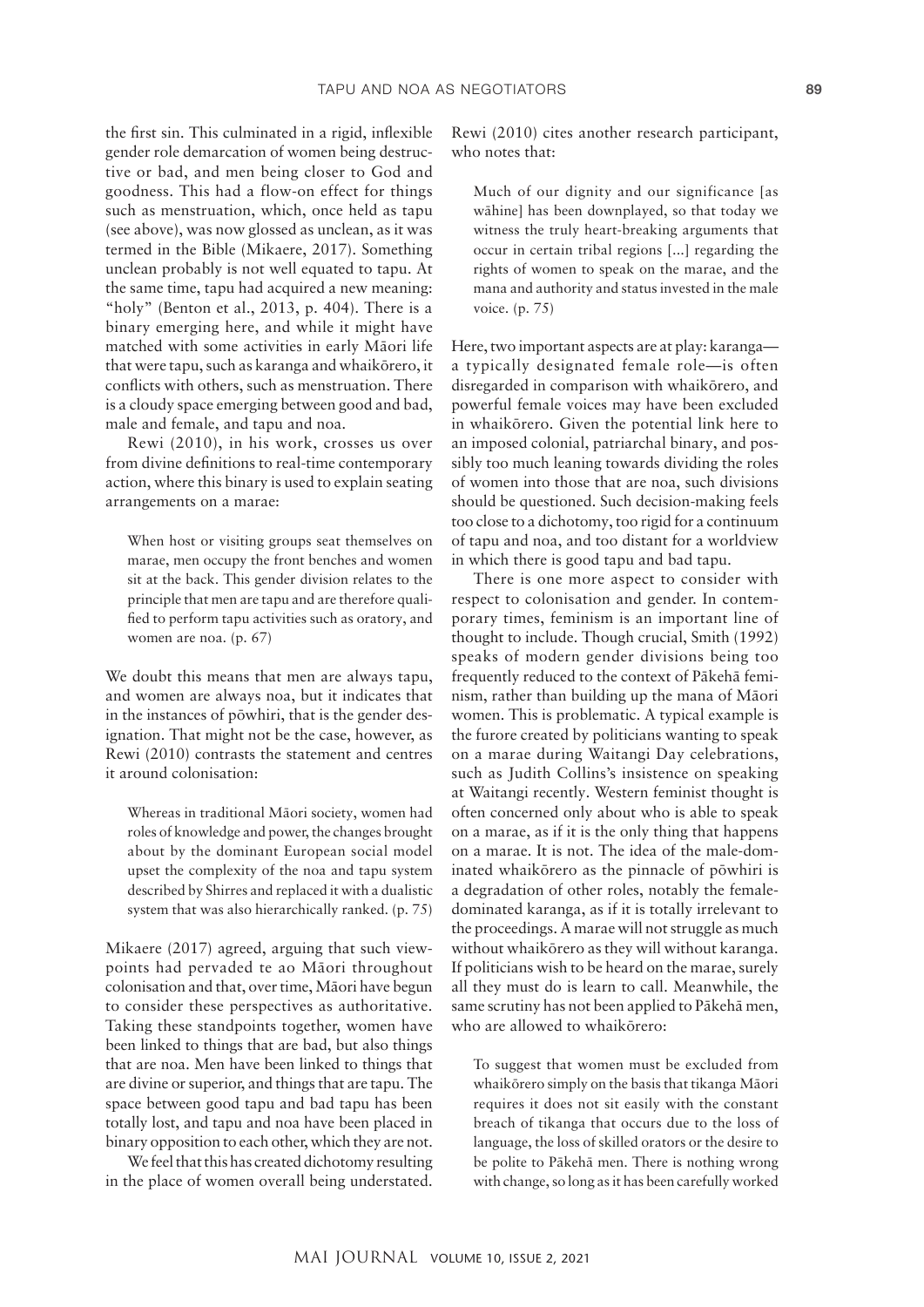through. But change that is simply thrust upon us in a way that arbitrarily chooses to privilege males any males—over Māori women should be a cause of concern for all Māori. (Mikaere, 2017, p. 217)

The authors agree. By our interpretation, there is not enough evidence to support a full and final gender split in the activities discussed above through a Māori worldview. This is especially so because the same has not been applied to, say, Māori and non-Māori, and the ability of non-Māori to claim space in the Māori world. Tikanga Māori, too, are flexible and ever-changing, just as logic and the rationality of tapu requires. The stagnancy of a hard-and-fast rule does not seem to equate with that flexibility, and if we are able to change them enough to allow non-Māori to carry out these roles, surely that flexibility should extend to gender as well.

In summary, the literature seems to support the idea that tapu and noa were placed in binary against men and women, superior and inferior, and good and bad. This idea runs in parallel with Western patriarchal ideals, which regularly see women as oppressed. As it stands, there is no space left for a continuum of tapu and noa, or good tapu and bad tapu, under these conditions. This has affected our ability to divide labour through tapu in and of itself and places gender, which is an output of tapu consideration, as the primary consideration. Yet, the dichotomy conflicts with logic and pragmatics—it makes things hard. Making life more difficult seems to be the antithesis of rational thought, but such is the pervasiveness of the colonial grasp. That does not mean we did not have gender division in place. What it does mean is that a dichotomy of two extremes does not necessarily fit in our understanding of traditional life.

# **Conclusion**

This article has attempted to examine the literature surrounding tapu, noa and gender division. When it came to role delegation, gender division may have come off the back of consideration for tapu, but this was due to the practical needs of tapu, and not because of a full and final gendered tradition.

Today, it appears that gender has become the primary, rigid decision-maker, without necessarily considering tapu, likely because of cosmological colonisation. This has had a negative impact on the appreciation of wāhine Māori, and the roles they are more likely to enact.

There are several implications of this paper for the future. First, it is worth discussing whether the current gender divisions we employ as tradition are

worthy of being kept, are even traditional or are still desired. Given the attachment to the patriarchy, it makes sense to see whether dividing labour by gender (and not by tapu) has a mandate from our wāhine in the community—in our scholarship review, we assert it does not. Second, there is a great need for dialogue about how to better provide for non-binary people in Māoridom; this is something this article did not aim to examine, but it is also a necessary topic of conversation. We assert that the binary was not created by Māori, and therefore does not adequately cater to all genders present in te ao Māori. Finally, there is a noticeable gap in research as to how the colonisation of tapu and noa has affected our tāne. These are all aspects worthy of future exploration, if we are to seek a more empowering contemporary life for Māori people.

#### **Glossary**

| atua                        | deities, gods                                                                    |
|-----------------------------|----------------------------------------------------------------------------------|
| Haumia                      | Māori god of the fernroot and<br>uncultivated foods                              |
| Hineahuone                  | first human woman made from<br>dirt and clay by Tāne                             |
| Hinenuitepō                 | Māori god of the underworld,<br>daughter of Tāne                                 |
| Io                          | supreme Māori god, potentially<br>a reference to the unity of all<br>Māori gods  |
| Io Matangaro                | Io of the Hidden Face                                                            |
| iwi                         | tribe                                                                            |
| kai                         | food, meal                                                                       |
| kaikaranga                  | person making a ceremonial<br>call of welcome                                    |
| Kāi Tahu                    | iwi native to the South Island                                                   |
| karakia                     | incantation or prayer                                                            |
| karanga                     | call, formal call intended to<br>navigate a tapu space                           |
| kete                        | basket made of flax strips                                                       |
| kōrero                      | discussion                                                                       |
| kūmara                      | a variety of sweet potato                                                        |
| mana                        | prestige, status, authority,<br>influence, integrity; honour,<br>respect         |
| manuhiri                    | visitor                                                                          |
| marae                       | courtyard                                                                        |
| marae ātea                  | courtyard, domain of Tū                                                          |
| mātanga reo                 | language consultant                                                              |
| mātauranga                  | Māori body of knowledge                                                          |
| Māui-tikitiki-a-<br>Taranga | Māori demi-god, attempted to<br>conquer death by crawling<br>up into Hinenuitepō |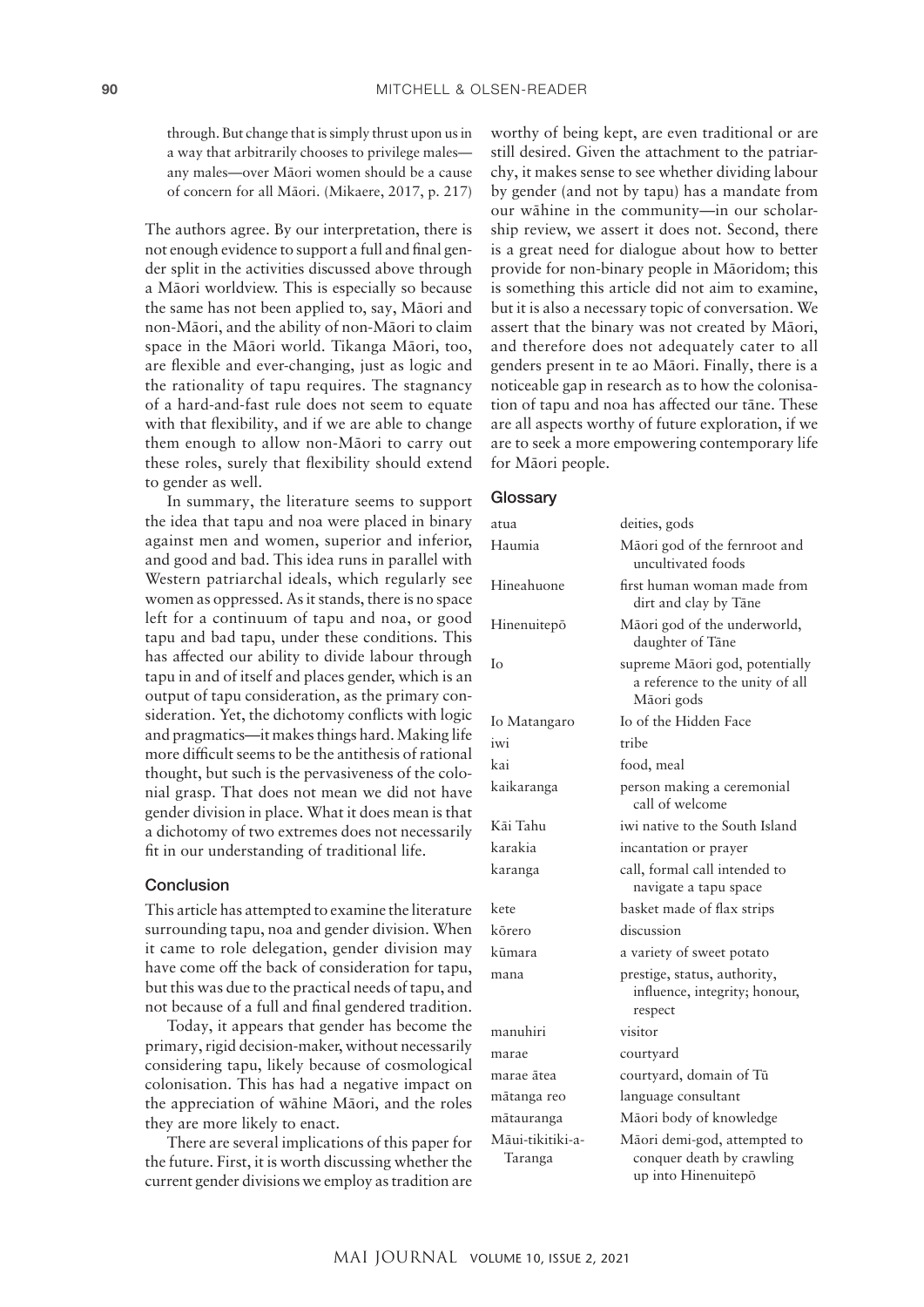| Ngā Pae o Te<br>Māramatanga | New Zealand Māori Centre of<br>Research Excellence based at      |
|-----------------------------|------------------------------------------------------------------|
|                             | Auckland University                                              |
| noa                         | unrestricted, absence of tapu                                    |
| Pākehā                      | a person of predominantly<br>European descent                    |
| Papatūānuku                 | Māori god of the land, Mother<br>Earth                           |
| Pani                        | accredited with bringing the<br>kūmara to earth through<br>birth |
| pōwhiri                     | ritual of meeting                                                |
| Ranginui                    | Māori god of the sky, husband<br>of Papatūānuku                  |
| Rongo                       | Māori god of the kūmara and<br>cultivated foods                  |
| rongoā                      | Māori medicines                                                  |
| Tāne                        | Māori god of the forests                                         |
| tangihanga                  | Māori funeral rites                                              |
| Tangaroa                    | Māori god of the sea and fish                                    |
| tapu                        | restriction/existence of a<br>potential danger.                  |
| Tāwhiri                     | Māori god of the wind and<br>storms                              |
| Te Ao                       | The world                                                        |
| Te Ao Mārama                | world of life and light, Earth,<br>physical world                |
| Te Pō                       | The world of darkness                                            |
| te reo                      | the Māori language                                               |
| tikanga                     | Māori custom and laws                                            |
| tīpuna                      | ancestors                                                        |
| tohunga                     | esteemed expert in tapu                                          |
| Tū                          | Māori god of war and humans                                      |
| Tūmatauenga                 | Māori god of war and humans                                      |
| uri                         | descendant                                                       |
| tūpāpaku                    | corpse                                                           |
| wāhine                      | women                                                            |
| whaikōrero                  | formal oratory                                                   |
| whakanoa                    | to make noa                                                      |
| whakapapa                   | genealogy                                                        |
| whakatapu                   | to make tapu                                                     |
| wharenui                    | meeting house                                                    |
| whenua                      | land                                                             |

#### **References**

- Barlow, C. (1991). *Tikanga whakaaro: Key concepts in Māori culture*. Oxford University Press.
- Benton, R., Frame, A., & Meredith, P. (2013). *Te mātāpunenga: A compendium of references to the concepts and institutions of Māori customary law*. Victoria University Press.
- Best, E. (1995). *Maori religion and mythology Part 1* (Rev. ed.). Museum of New Zealand Te Papa Tongarewa.
- Buck, T. R. (1949). *The coming of the Maori*. Whitcombe and Tombs.
- Campbell-Knowles, T. (2021). *Hei aha nga whakaaro o Ngāti Ruanui mō te Whānau Ora/How do Ngāti Ruanui Iwi Whānau members define Whānau Ora?* [Master's thesis, Massey University]. Massey Research Online.<http://hdl.handle.net/10179/4101>
- Durie, M. (1994). *Whaiora: Maori health development* (2nd ed.). Oxford University Press.
- Edwards, S., McCreanor, T., Ormsby, M., Tuwhangai, N., & Tipene-Leach, D. (2009). Maori men and the grief of SIDS. *Death Studies*, *33*(2), 130–152. <https://doi.org/bd3dc4>
- Legg, C., & Hookway, C. (2021). Pragmatism. In N. Zalta (ed.), *The Stanford encyclopaedia of philosophy* (Summer 2021 ed.). [https://plato.stanford.edu/](https://plato.stanford.edu/archives/sum2021/entries/pragmatism/) [archives/sum2021/entries/pragmatism/](https://plato.stanford.edu/archives/sum2021/entries/pragmatism/)
- Mahuika, A. T. (1972). *Nga wahine kai-hautu o Ngati Porou : The female leaders of Ngati Porou* [Master's thesis, The University of Sydney]. Sydney eScholarship Repository.<http://hdl.handle.net/2123/1877>
- Mahuta, R. (1974). *Whaikoorero: A study of formal Maori speech* [MA Thesis, The University of Auckland]. Research Commons. [https://hdl.handle.](https://hdl.handle.net/10289/11485) [net/10289/11485](https://hdl.handle.net/10289/11485)
- Mead, H. (2003). *Tikanga Māori: Living by Māori values* (Rev. ed.). Huia.
- Mikaere, A. (2016). Theorising karanga to make sense of our reality. *Whakatupu Mātauranga*, 103–118.
- Mikaere, A. (2017). *The balance destroyed*. Te Tākupu, Te Wānanga o Raukawa.
- Pere, R. (1982). *Ako: Concepts and learning in the Maori tradition*. Department of Sociology, University of Waikato.
- Pihama, L. (2001). *Tihei mauri ora: Honouring our voices. Mana Wahine as a Kaupapa Maori theoretical framework* [PhD thesis, The University of Auckland]. ResearchSpace. [http://hdl.handle.](http://hdl.handle.net/2292/1119) [net/2292/1119](http://hdl.handle.net/2292/1119)
- Prytz-Johansen, J. (1958). *Studies in Maori rites and myths*. Ejnar Munksgaard.
- Rangi, T. M. (2020). *Tūpuna Kori Tinana: An ancestral Māori approach to physical activity* [Master's thesis, Auckland University of Technology]. Tuwhera Open Access Theses & Dissertations. [http://hdl.](http://hdl.handle.net/10292/14251) [handle.net/10292/14251](http://hdl.handle.net/10292/14251)
- Rerekura, S. (2008). *Whaikōrero, Hunga Mate 1: A study of the 'sacred references to the dead' and formal conclusions in indigenous oral literature*. Te Whare Wānanga o Ngāpuhi-nui-tonu.
- Rewi, P. (2010). *Whaikōrero: The world of Māori oratory*. Auckland University Press.